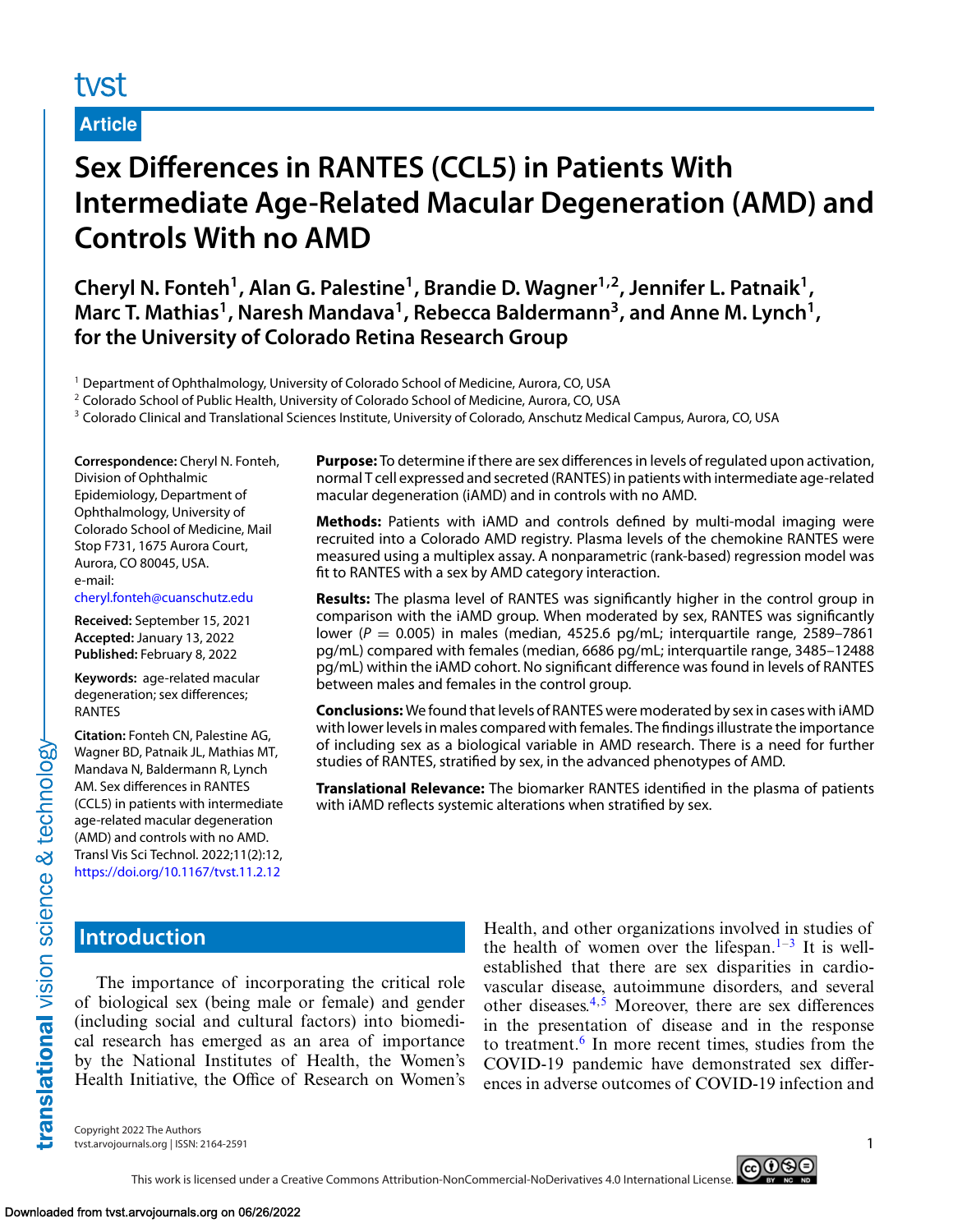in the postacute sequelae of the disease.<sup>[7,8](#page-6-0)</sup> As comprehensively reviewed by Miller et al., $9$  presenting data not stratified by sex may obscure important sex-related differences in outcomes. It is, therefore, important to include sex as a biological variable in the study design, analysis, and reporting of study results.<sup>[9](#page-6-0)</sup>

In the area of eye disease, women comprise the majority of individuals who are blind or visually impaired.[10](#page-6-0) However, the role of sex is understudied in diseases involving the eye.<sup>[11](#page-6-0)</sup> The research focus of our group is AMD and specifically intermediate AMD  $(iAMD)$ ,  $^{12,13}$  $^{12,13}$  $^{12,13}$  an early form of AMD.<sup>[14](#page-6-0)</sup> Established risk factors for AMD include age, race, smoking, hypertension, obesity, a family history of AMD, dysregulation of the immune system, and multiple genetic variants.<sup>[15–17](#page-6-0)</sup> It is noteworthy that the relationship of sex with AMD is uncertain.<sup>15,17,18</sup>

Inflammation has been shown to have a prominent role in the development of AMD[.15,](#page-6-0)[19](#page-7-0) Indeed, our group has conducted several studies evaluating inflammation in patients with iAMD and found compelling evidence that systemic inflammatory biomarkers distinguished patients with and without  $iAMD$ .<sup>12,13</sup> Recently, we described a novel role for the chemokine regulated on activation, normal T cell expressed and secreted  $(RANTES)/CCL5$  in  $iAMD.<sup>20</sup>$  $iAMD.<sup>20</sup>$  $iAMD.<sup>20</sup>$  In our study comparing RANTES levels in cases with iAMD to controls with no AMD, we found significantly higher levels of RANTES in controls compared with cases with  $iAMD<sup>20</sup>$  $iAMD<sup>20</sup>$  $iAMD<sup>20</sup>$  The purpose of the epidemiological research described herein was to build on this research and determine if there are sex differences in levels of RANTES. This area of research has not been studied previously in this phenotype of AMD.

## **Methods**

This study was conducted on patients with iAMD, whose records and samples were part of an AMD research registry and repository developed by the Division of Ophthalmic Epidemiology, Department of Ophthalmology at the University of Colorado (described in detail elsewhere).<sup>13,[21–23](#page-7-0)</sup> The registry includes patients with AMD receiving care at the retina clinics of the UCHealth Sue Anschutz-Rodgers Eye Center and control postcataract surgery patients with no AMD. This registry conforms with the Declaration of Helsinki and was approved by the Colorado Multiple Institutional Review Board. The informed consent, recruitment, and exclusion and inclusion criteria are described in detail in other registry-related AMD research. $13,21$  $13,21$  In brief, each patient is consented for review of the medical history, collection of plasma and serum for biomarker studies, and disease pheno-type classification<sup>[14](#page-6-0)</sup> after an assessment of multimodal imaging (ophthalmic coherence tomography, color fundus photography, and autofluorescence).  $\frac{13,23}{2}$  $\frac{13,23}{2}$  $\frac{13,23}{2}$ Patients who are between 55 and 99 years of age, have AMD in one or both eyes, and have the capacity to provide consent are eligible for inclusion in the registry. Exclusion criteria are terminal illness, active ocular inflammatory disease, prior treatment with antivascular endothelial growth factor injections, panretinal photocoagulation, and branch and central retinal vein occlusion.

Further exclusion criteria include proliferative diabetic retinopathy, nonproliferative diabetic retinopathy, diabetic macular edema, cystoid macular edema, macula-off retinal detachment, central serous retinopathy, full-thickness macular hole, ocular melanoma, pattern or occult macular dystrophy, macular telangiectasia, corneal transplant, drusen not caused by AMD, current systemic treatment for cancer, or any serious mental health or advanced dementia issues. Control patients are cataract surgery patients enrolled 1 month after cataract surgery who have no evidence of AMD by review of multimodal imaging.<sup>13[,21,23](#page-7-0)</sup> Information on demographic factors, patient comorbidities, and review of retinal imaging is entered into a secure web-based REDCap database.

#### **Image Review**

The images on cases and controls were reviewed by two vitreoretinal specialists, focusing on the examination of the anatomic macula, which includes the entire area between the retinal vascular arcades. The images were classified into early, iAMD or advanced AMD using the classification described by the Beckman Initiative for Macular Research Classification Commit-tee.<sup>[14](#page-6-0)</sup> A third vitreoretinal specialist resolved any discrepancies. Based on this classification,  $^{14}$  $^{14}$  $^{14}$  iAMD, the focus of this study, was defined as pigmentary abnormalities with at least medium drusen or large drusen (>125 μm) in either eye with no indication of advanced AMD in either eye as evaluated by multimodal imaging.

#### **Collection and Processing Blood Samples**

For this study, we collected a plasma sample from each patient. The plasma ethylenediaminetetraacetic acid tube was spun at 3000 rpm in a chilled (4° C) centrifuge for 10 minutes to isolate plasma. The plasma was then pipetted into aliquots and immediately stored in a −80° C freezer. Aliquots of plasma were transferred to the laboratory for measurement of RANTES.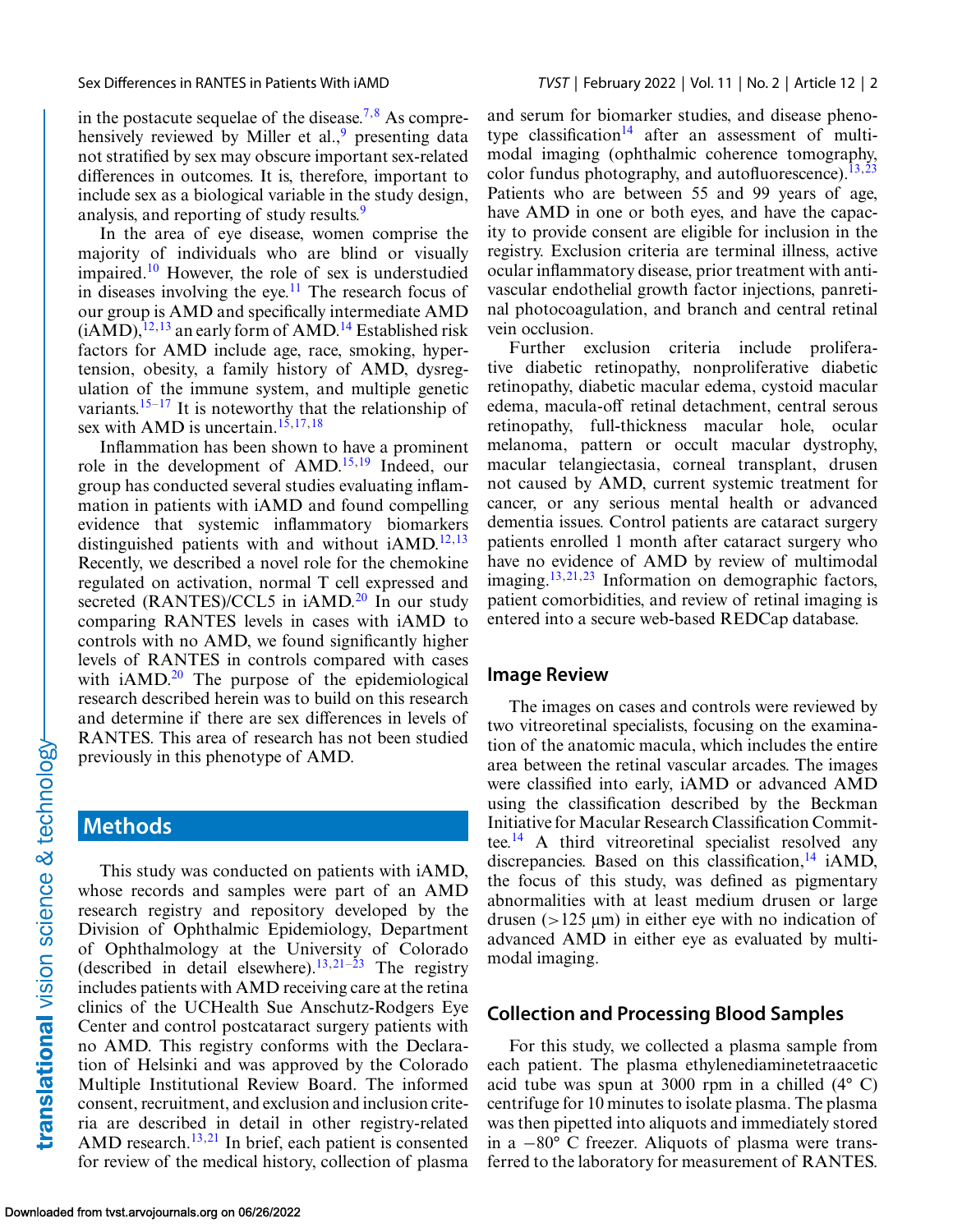### **Measurement of Plasma RANTES**

RANTES was measured at the Clinical Translational Core laboratory, located at the Children's Hospital Colorado. Multiplex assays were completed using multiplex kits produced by the R&D Systems that use color-coded microparticles coated with analyte-specific antibodies that are analyzed on dual-lase suspension array platforms. We examined 150 microliters of plasma using a magnetic bead-based multiplex method and read on a Luminex FlexMap platform. All samples had an acceptance threshold coefficient of variance of less than 15% and were performed in duplicate.

### **Statistical Analysis**

Patient characteristics were compared between groups using a two-sample *t*-test for continuous variables and a  $\chi^2$  test or Fisher's exact test, when indicated, for categorical variables. A nonparametric

Sex Differences in RANTES in Patients With iAMD *TVST* | February 2022 | Vol. 11 | No. 2 | Article 12 | 3

(rank-based) regression model was fit to RANTES with a sex by AMD category interaction. Least square means were used to evaluate the pairwise comparisons that included iAMD cases versus control, male versus female controls, male versus female cases, male controls versus male cases, and female controls versus female cases. In addition, a sensitivity analysis was performed adjusting for age and family history of AMD as covariates. All analyses were performed using SAS version 9.4 (The SAS Institute, Cary, NC).

## **Results**

The differences in demographic characteristics and select comorbidities between controls  $(n = 100)$  and iAMD  $(n = 211)$  patients are shown in Table 1. There were 63 female control subjects and 129 female subjects in the iAMD cohort. The iAMD group had a higher mean age and higher rates of family history of AMD

**Table 1.** Differences in Clinical Characteristics in iAMD Cases and in Controls With no AMD

|                             | Control ( $n = 100$ ) | $iAMD (n = 211)$ | P Value          |
|-----------------------------|-----------------------|------------------|------------------|
| Sex, female                 | 63 (63%)              | 129 (61%)        | 0.75             |
| Family history of AMD       |                       |                  | < 0.01           |
| None                        | 79 (79%)              | 109 (52%)        |                  |
| Yes                         | 16 (16%)              | 73 (35%)         |                  |
| Uncertain                   | 5(5%)                 | 29 (14%)         |                  |
| Age, mean (SD)              | 74.6 (4.4)            | 76.6 (7.2)       | 0.01             |
| Body mass index, mean (SD)  | 27.1(5.4)             | 26.9(5.3)        | 0.80             |
|                             | $n = 98$              | $n = 202$        |                  |
| <b>BMI</b> categories       | $n = 98$              | $n = 202$        | $0.34^{\dagger}$ |
| Underweight                 | 2(2%)                 | 4(2%)            |                  |
| Normal weight               | 42 (43%)              | 73 (36%)         |                  |
| Overweight                  | 28 (29%)              | 79 (39%)         |                  |
| Obese                       | 26 (27%)              | 46 (23%)         |                  |
| Smoking                     |                       |                  | $0.52^{\dagger}$ |
| Never                       | 51 (51%)              | 97 (46%)         |                  |
| Current                     | $1(1\%)$              | 6(3%)            |                  |
| Former                      | 48 (48%)              | 108 (51%)        |                  |
| History of                  |                       |                  |                  |
| Treated hypertension        | 55 (55%)              | 113 (54%)        | 0.81             |
| Kidney disease              | 12 (12%)              | 26 (12%)         | 0.94             |
| Peripheral vascular disease | 20 (20%)              | 34 (16%)         | 0.40             |
| Cardiac disease             | 32 (32%)              | 74 (35%)         | 0.59             |
| Medications                 |                       |                  |                  |
| <b>NSAIDs</b>               | 15 (15%)              | 25 (12%)         | 0.44             |
| Aspirin                     | 42 (42%)              | 95 (45%)         | 0.62             |

NSAIDs, nonsteroidal anti-inflammatory drugs.

*P* values obtained from  $\chi^2$  for categorical variables and *t*-test for continuous variables unless noted otherwise.

†*P* values obtained from Fisher's exact test.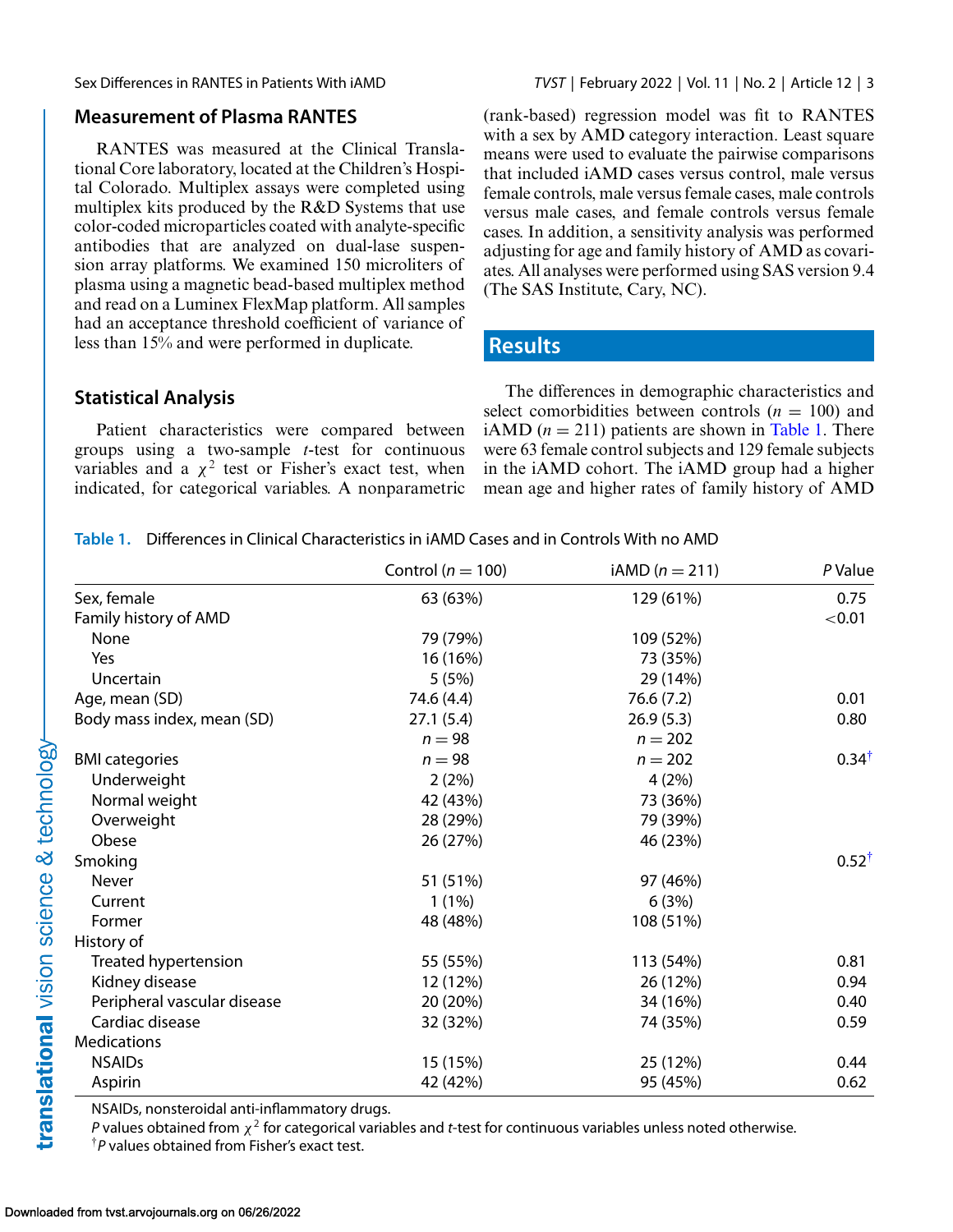#### **Table 2.** Differences in Clinical Characteristics Across Sex Groups

|                             | Males                |                       |                           | Females          |                      |                       |                            |                       |                      |
|-----------------------------|----------------------|-----------------------|---------------------------|------------------|----------------------|-----------------------|----------------------------|-----------------------|----------------------|
|                             | Total<br>$(n = 119)$ | Control<br>$(n = 37)$ | <b>iAMD</b><br>$(n = 82)$ | P Value          | Total<br>$(n = 192)$ | Control<br>$(n = 63)$ | <b>iAMD</b><br>$(n = 129)$ | P Value               | P Value <sup>*</sup> |
| Family History of AMD       |                      |                       |                           | $0.01^{\dagger}$ |                      |                       |                            | $<$ 0.01 $^{\dagger}$ | 0.62                 |
| None                        | 76 (64%)             | 31 (84%)              | 45 (55%)                  |                  | 112 (58%)            | 48 (76%)              | 64 (50%)                   |                       |                      |
| Yes                         | 31 (26%)             | 4 (11%)               | 27 (33%)                  |                  | 58 (30%)             | 12 (19%)              | 46 (36%)                   |                       |                      |
| Uncertain                   | 12 (10%)             | 2(5%)                 | 10 (12%)                  |                  | 22 (11%)             | 3(5%)                 | 19 (15%)                   |                       |                      |
| Age, mean (SD)              | 76.8(6.5)            | 75.6 (4.9)            | 77.4(7.1)                 | 0.19             | 75.4 (6.4)           | 74.0 (3.9)            | 76.1(7.2)                  | 0.03                  | 0.06                 |
| Body mass index, mean (SD)  | 27.1(4.6)            | 27.2(5.0)             | 27.1(4.4)                 | 0.92             | 26.8(5.8)            | 27.0(5.6)             | 26.7(5.8)                  | 0.81                  | 0.61                 |
|                             | $n = 116$            |                       |                           |                  | $n = 184$            |                       |                            |                       |                      |
| <b>BMI</b> categories       |                      | $n = 116$             |                           | 0.83             |                      | $n = 184$             |                            | $0.31^{\dagger}$      | $0.23^{\dagger}$     |
| Underweight                 | 0                    | $\mathbf 0$           | $\Omega$                  |                  | 6(3%)                | 2(3%)                 | 4(3%)                      |                       |                      |
| Normal weight               | 43 (37%)             | 15 (41%)              | 28 (35%)                  |                  | 72 (39%)             | 27 (44%)              | 45 (37%)                   |                       |                      |
| Overweight                  | 45 (39%)             | 13 (35%)              | 32 (41%)                  |                  | 62 (34%)             | 15 (25%)              | 47 (38%)                   |                       |                      |
| Obese                       | 28 (24%)             | 9(24%)                | 19 (24%)                  |                  | 44 (24%)             | 17 (28%)              | 27 (22%)                   |                       |                      |
| Smoking                     |                      |                       |                           | $0.80^{\dagger}$ |                      |                       |                            | $0.47^{\dagger}$      | $0.57^{\dagger}$     |
| Never                       | 52 (44%)             | 18 (49%)              | 34 (41%)                  |                  | 96 (50%)             | 33 (52%)              | 63 (49%)                   |                       |                      |
| Current                     | 3(3%)                | 1(3%)                 | 2(2%)                     |                  | 4(2%)                | $\Omega$              | 4(3%)                      |                       |                      |
| Former                      | 64 (54%)             | 18 (49%)              | 46 (56%)                  |                  | 92 (48%)             | 30 (48%)              | 62 (48%)                   |                       |                      |
| History of                  |                      |                       |                           |                  |                      |                       |                            |                       |                      |
| Treated hypertension        | 61 (51%)             | 25 (68%)              | 36 (44%)                  | 0.02             | 107 (56%)            | 30 (48%)              | 77 (60%)                   | 0.11                  | 0.44                 |
| Kidney disease              | 21 (18%)             | 10 (27%)              | 11 (13%)                  | 0.07             | 17 (9%)              | 2(3%)                 | 15 (12%)                   | $0.06$ <sup>1</sup>   | 0.02                 |
| Peripheral vascular disease | 23 (19%)             | 9(24%)                | 14 (17%)                  | 0.35             | 31 (16%)             | 11 (17%)              | 20 (16%)                   | 0.73                  | 0.47                 |
| Cardiac disease             | 47 (39%)             | 16 (43%)              | 31 (38%)                  | 0.57             | 59 (31%)             | 16 (25%)              | 43 (33%)                   | 0.26                  | 0.11                 |
| <b>Medications</b>          |                      |                       |                           |                  |                      |                       |                            |                       |                      |
| <b>NSAIDs</b>               | 15 (13%)             | 2(5%)                 | 13 (16%)                  | 0.14             | 25 (13%)             | 13 (21%)              | 12 (9%)                    | 0.04                  | 0.92                 |
| Aspirin                     | 55 (46%)             | 18 (49%)              | 37 (45%)                  | 0.72             | 82 (43%)             | 24 (38%)              | 58 (45%)                   | 0.37                  | 0.54                 |

NSAIDs, nonsteroidal anti-inflammatory drugs.

*P* values obtained from  $\chi^2$  for categorical variables and t-test for continuous variables unless noted otherwise.

\* *P* value for comparison between males and females.

†*P* values obtained from Fisher's exact test.

compared with the control group ( $P = 0.01$  and P  $< 0.01$ , respectively). In Table 2, we show differences in demographic characteristic and select comorbidities between the control and iAMD groups stratified by sex. Both the male and female cohorts with iAMD had higher rates of family history in comparison with the male and female controls  $(P = 0.01$  and  $P <$ 0.01, respectively). We found no significant differences between any of the risk factors with sex, except for kidney disease.

In [Figure,](#page-4-0) we present the analyte levels for controls and iAMD cases comparing male versus female groups. As previously reported, $^{20}$  $^{20}$  $^{20}$  we found significantly higher level of RANTES in controls compared with iAMD cases: median, 10,678 pg/mL (interquartile range, 5656–18,851 pg/mL) versus median, 5405 (interquartile range, 3129–11,066 pg/mL; *P* < 0.001). RANTES levels did not differ between males and females in the control group [\(Fig.\)](#page-4-0). In contrast, we found significantly lower levels of RANTES in male iAMD cases: median, 4525.6 (interquartile range, 2589–7861) compared with female iAMD cases: median, 6686 (interquartile range, 3485–12,488;  $P = 0.005$ ). It is noteworthy that male and female controls demonstrated significantly higher levels of RANTES compared with male and female cases  $(P < 0.001)$ . The sensitivity analysis which included

age and family history of AMD as covariates yielded similar results.

### **Discussion**

In this study, we describe levels of RANTES in patients with iAMD compared with controls with no AMD stratified by sex in a cohort of patients who were part of a Colorado AMD Registry. In the overall cohort, the levels of RANTES were significantly higher in controls compared with iAMD cases.<sup>20</sup> Significantly elevated levels of RANTES were also found in male and female controls in comparison with male and female iAMD cases, respectively. Males with iAMD had significantly lower levels of RANTES compared with females with iAMD. It is striking that, among the groups examined, the lowest level of this biomarker was in the male cases [\(Fig.\)](#page-4-0). There was no significant difference in levels of RANTES between males and female controls.

It has been recognized that sex plays a vital role in many diseases, including cardiovascular disease, cancer, type 2 diabetes, chronic kidney disease, chronic liver disease, depression, and autoimmune disease. $4.5$ In the area of eye-related research, some studies have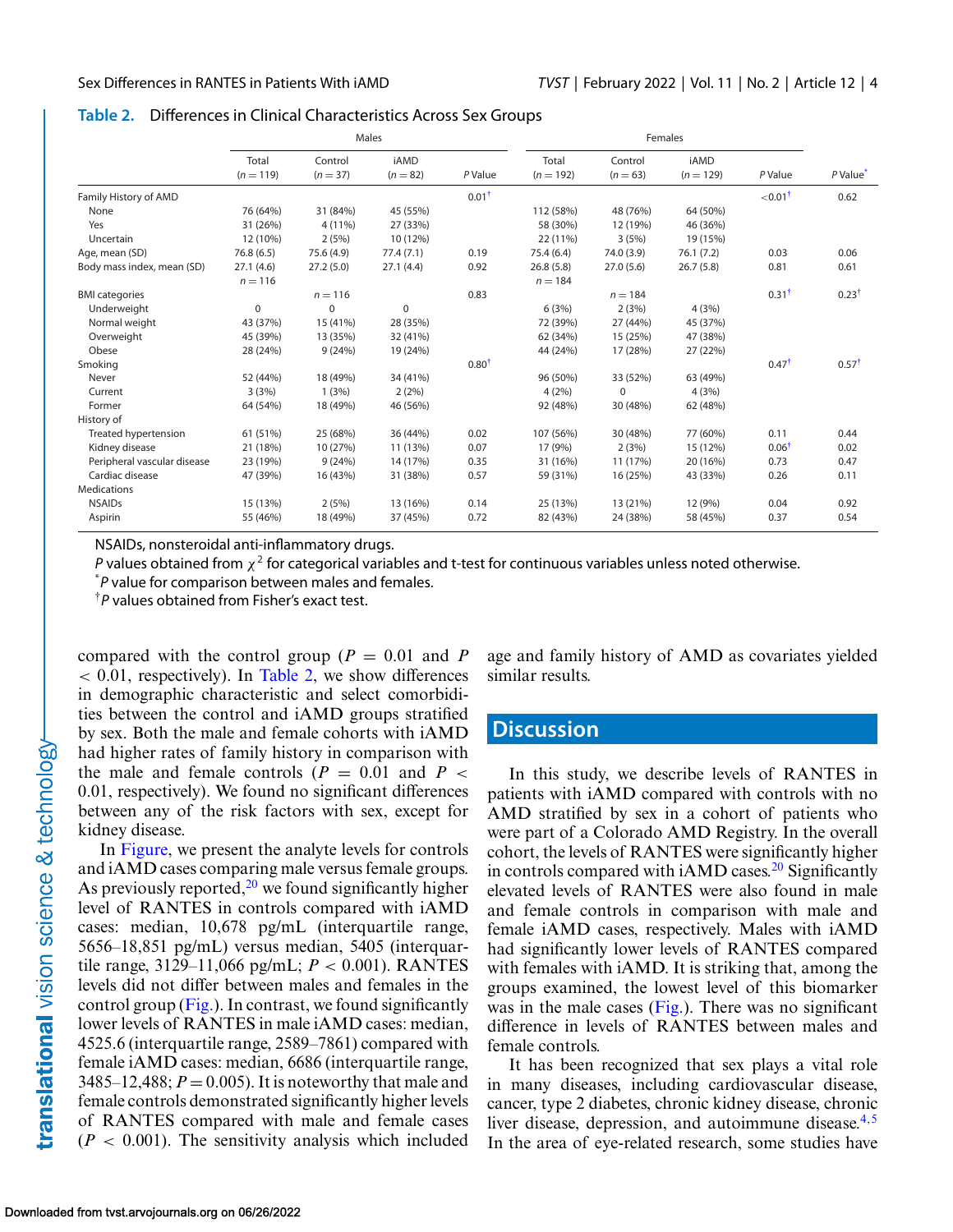<span id="page-4-0"></span>

**Figure.** Boxplot showing the differences between groups in patients with iAMD and controls stratified by sex. The box extends to the 25th and 75th percentiles, the line represents the median and the large black circles/plus correspond to the mean values. Individual colored circles/plus points illustrate the raw values. Male patients are represented as blue circles and female patients are represented in red pluses. Statistically significant difference between groups. ns represents no statistical difference between groups.

demonstrated that sex has an impact on the prevalence and presentation of different ocular diseases.<sup>[11](#page-6-0)</sup> Some authors have suggested a sex difference in systemic and genetic factors in early forms of  $\rm{AMD}^{24}$  Other investigators have shown an association between females and the presence of extensive small drusen, one or more intermediate drusen or pigment abnormalities associated with  $AMD<sup>17</sup>$  $AMD<sup>17</sup>$  $AMD<sup>17</sup>$  and higher rates of progression to advanced stages of AMD in females.<sup>[25](#page-7-0)</sup> However, to the best of our knowledge, there are no studies that have specifically studied sex differences in iAMD. As shown in Figure, a key finding of the study was that levels of RANTES were significantly lower in male compared with female cases. The cause of the significant difference in RANTES between males and females at this juncture of our research is unclear. The human X chromosome is unique and replication of its genetic material in females requires systemic compensation of the gene dosage to silence one copy of the X chromosome.<sup>[26](#page-7-0)</sup> Vladan et al.<sup>[27](#page-7-0)</sup> suggest that epigenetic alteration on the inactivation centers of the X chromosome is not only correlated with aging but could be a unique property that affects women with AMD more than men. Our study's novel finding underscores the importance of moderation by sex in iAMD research.<sup>[9](#page-6-0)</sup>

RANTES, a chemokine, is secreted by activated T cells, smooth muscle cells, endothelial cells, macrophages, and platelets. RANTES is chemotactic for T cells, eosinophils, and basophils; can activate natural killer cells; and has been implicated in moderating the immune responses and is associated with acute and chronic phases of inflammation. $28-30$  This chemokine binds to several receptor proteins, including CCR3 and CCR5[.29](#page-7-0) Several investigators have demonstrated that RANTES is significantly elevated in patients with cardiovascular disease,  $31-36$  as well as in autoimmune $37,38$  and age-related neurodegenerative diseases such as Parkinson's disease.<sup>39</sup> Regarding sex differences, one study showed that the plasma levels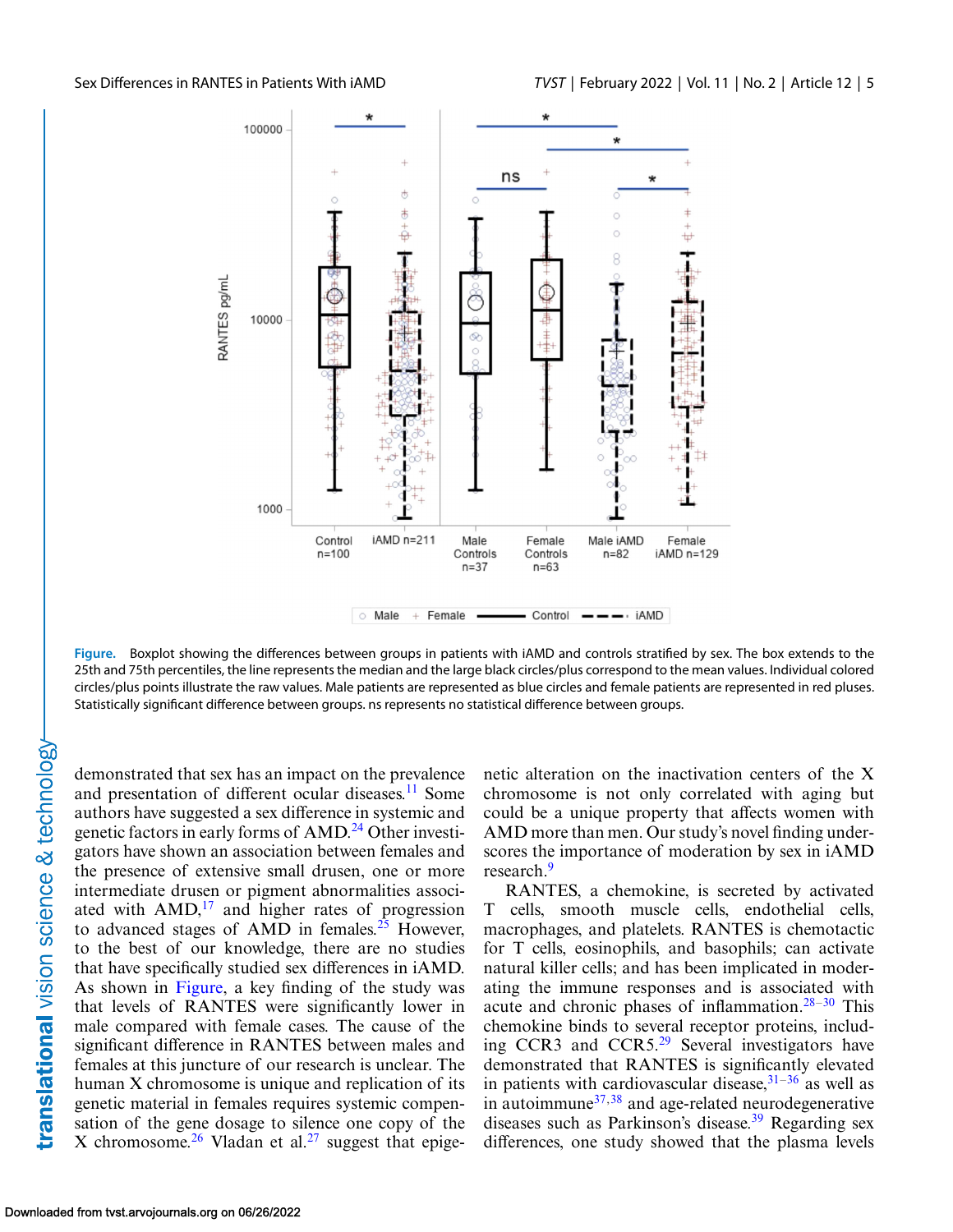of RANTES was significantly higher in male patients with stable angina and acute myocardial infarction, in comparison with females, $40$  suggesting that there are sex differences in levels of RANTES in nonocular pathologies.

Regarding the role of RANTES in other nonocular pathologies, Lipkova et al. $41$  showed that lower RANTES in patients with acute coronary syndrome correlated with severity of myocardial infarction and progression. Another study showed that, in male patients who were referred for coronary angiography, lower baseline RANTES was independently associated with an increased risk of cardiac death at the 2-year follow-up.<sup>42</sup> Badacz et al.<sup>[43](#page-8-0)</sup> also showed that lower RANTES is associated with the degree of carotid artery stenosis and an increased risk of a major adverse coronary or carotid ischemic event. The authors suggest that RANTES migration to the interior of the arterial wall and plaque leading to decreasing levels in the peripheral blood might be responsible for this phenomenon. $42,43$  Another proposed mechanism is that lower RANTES causes an upregulation of the CCR5 receptor, a crucial RANTES receptor associated with atherosclerosis, which is known to mediate transmigration of leukocyte on inflamed endothelium.<sup>42</sup> Thus, changes in the plasma concentrations of RANTES may have a role in regulating inflammatory processes in the pathologies of aging. $^{20}$  $^{20}$  $^{20}$ 

There is a limited amount of literature linking RANTES with ocular diseases. RANTES has been found to be elevated in patients with severe diabetic retinopathy,<sup>[44](#page-8-0)</sup> dysfunctional tear syndrome with meibomian gland disease, $45$  and has a role in dry eye disease. $46$  In regard to AMD, RANTES has been shown to be crucial in the recruitment of infiltrating immune cells found in donor retina and choroid of patients with AMD.[28](#page-7-0) Nagineni et al. showed that cytokines associated with chronic inflammation induce RANTES release in human RPE and choroidal fibroblast cultures. $47$  In a recent study from Nielsen et al, individuals with geographic atrophy had higher plasma levels of RANTES compared with healthy controls, which contrasts with the results of our study, where we found lower levels in our iAMD cases*.* These findings suggest that RANTES may be a marker of modified T-cell or macrophage migration in patients with  $iAMD<sup>20</sup>$  $iAMD<sup>20</sup>$  $iAMD<sup>20</sup>$  RANTES may play a role in both the development and advancement of iAMD. Changes in the plasma levels of RANTES as AMD progresses could be a longitudinal study goal. $^{20}$ 

There are a few etiologies that could be studied to explain this finding, including the finding that RANTES increases expression of several immune modulators including tumor necrosis factor alpha and IL-6 in dendritic cells. $48$  There is also a negative relationship between the RANTES receptor and CD8<sup>+</sup> cells with geographic atrophy progression. $^{28}$  $^{28}$  $^{28}$  Moreover, the chemokine receptor protein CCR3 is actively expressed on choroidal blood vessels and increased production of human RPE cells of RANTES in response to cytokine in patients with AMD, suggest a potential mechanism for the interaction of local and plasma RANTES with macrophage migration and choroidal blood vessels. $20,47$  $20,47$  Because RANTES levels are not consistently increased or decreased in aging diseases, the interaction of this chemokine and its receptor with ocular cells requires further study to speculate these mechanisms.<sup>20</sup>

We suggest that the behavior of this chemokine may be different depending on the type of disease studied, at what point in the natural history of the disease the biomarker is measured, the severity of the disease, and the sex composition of the cohort studied and, hence, may represent a dynamic plasma marker of disease evolution. The sex differences found in our study further emphasize the possible role of the cytokine in evaluating the stage of AMD. There is undoubtedly a need for more research on this biomarker specifically in the different phenotypes of AMD. RANTES may emerge as an excellent marker in disease evolution.

One limitation of our study is the relatively small sample size. Another limitation is the single time point measurement of these biomarkers. In addition, case patients for this study were recruited from a retina service and may not represent the spectrum of all patients with iAMD seen in the general aging population. Another limitation of the study is that we did not examine sex-related risk factors, such as the hormonal status of the cases, which has been reported by several authors to have a role in the immune system and on aging.[49](#page-8-0) Recruitment into our registry is ongoing. It is our intention to include addition risk factors and systemic biomarkers and hormone levels in research on this cohort.

In conclusion, we demonstrated that patients with iAMD had significantly lower plasma RANTES compared with controls, and further differences were found when stratified by sex. Moving forward, we intend to build on this research in a larger cohort and examine levels of RANTES moderated by sex in longitudinal blood samples. Moreover, we are also interested to learn if RANTES is related to progression to the advanced stages of AMD. Understanding of the role of inflammatory markers in male and female patients could guide future intervention and treatment strategies of this visually threatening eye disease.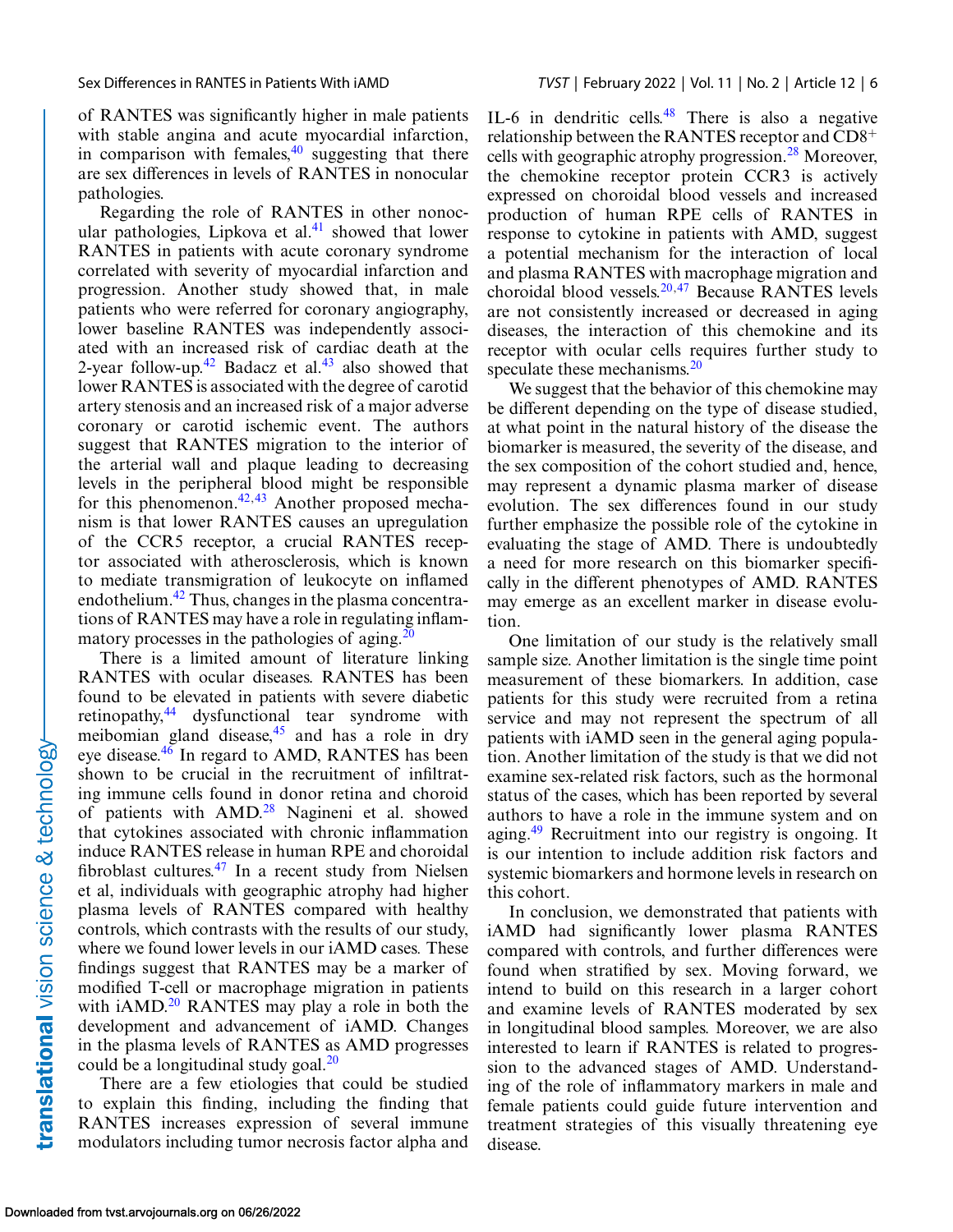## **Acknowledgments**

Supported by the National Eye Institute of the National Institutes of Health under award number R01EY032456 (AML), a Research to Prevent Blindness grant to the Department of Ophthalmology, University of Colorado, the Frederic C. Hamilton Macular Degeneration Center, Sue Anschutz-Rogers Eye Center Research Fund, and by NIH/NCATS Colorado CTSA Grant Number UL1 TR002535.

University of Colorado Retina Research Group:

Melanie Akau, Rebecca Baldermann, Karen L. Christopher, Richard Davidson, Ruth T. Eshete, Cheryl N. Fonteh, C. Rob Graef, Scott Hauswirth, Anne M. Lynch, Naresh Mandava, Niranjan Manoharan, Marc T. Mathias, Scott N. Oliver, Jeffery L. Olson, Alan G. Palestine, Jennifer L. Patnaik, Jesse M. Smith, Brandie D. Wagner.

Presented in part at the 43rd Annual Macula Society Meeting, San Diego, California, February 19–22, 2020.

Disclosure: **C.N. Fonteh**, None; **A.G. Palestine**, None; **B.D. Wagner**, None; **J.L. Patnaik**, None; **M.T. Mathias**, None; **N. Mandava**, None; **R. Baldermann**, None; **A.M. Lynch**, None

## **References**

- 1. National institute of health. Office of Women's Research. Available at: https://orwh.od.nih.gov/ [research. Accessed June 2021.](https://orwh.od.nih.gov/research)
- 2. Women's Health Initiative. Available at: https: [//www.nhlbi.nih.gov/science/womens-health-initia](https://www.nhlbi.nih.gov/science/womens-health-initiative-whi) tive-whi . Accessed June 2021.
- 3. The Office of Research on Women's Health. Available at: https://extramural-diversity.nih.gov/ [ic-pages/office-of-research-on-womens-health.](https://extramural-diversity.nih.gov/ic-pages/office-of-research-on-womens-health) Accessed July 2021.
- 4. Mauvais-Jarvis F, Merz NB, Barnes PJ, Brinton RD, Carrero JJ, DeMeo DL, et al. Sex and gender: modifiers of health, disease, and medicine. *Lancet*. 2020;396(10250):565–582.
- 5. Angum F, Khan T, Kaler J, Siddiqui L, Hussain A. The prevalence of autoimmune disorders in women: a narrative review. *Cureus*. 2020;12(5):e8094.
- 6. Lopes GS, Bielinski SJ, Moyer AM, Black Iii JL, Jacobson DJ, Jiang R, et al. Sex differences in associations between cyp2d6 phenotypes and response

<span id="page-6-0"></span>Sex Differences in RANTES in Patients With iAMD *TVST* | February 2022 | Vol. 11 | No. 2 | Article 12 | 7

to opioid analgesics. *Pharmgenomics Pers Med*. 2020;13:71–79.

- 7. Huang C, Huang L, Wang Y, Li X, Ren L, Gu X, et al. 6-month consequences of COVID-19 in patients discharged from hospital: a cohort study. *Lancet*. 2021;397(10270):220–232.
- 8. Jin JM, Bai P, He W, Wu F, Liu XF, Han DM, et al. Gender differences in patients with COVID-19: focus on severity and mortality. *Front Public Health*. 2020;8:152.
- 9. Miller LR, Marks C, Becker JB, Hurn PD, Chen WJ, Woodruff T, et al. Considering sex as a biological variable in preclinical research. *FASEB J*. 2017;31(1):29–34.
- 10. Zetterberg M. Age-related eye disease and gender. *Maturitas*. 2016;83:19–26.
- 11. Clayton JA, Davis AF. Sex/gender disparities and women's eye health. *Curr Eye Res*. 2015;40(2):102– 109.
- 12. Wagner BD, Patnaik JL, Palestine AG, Frazer-Abel AA, Baldermann R, Holers VM, et al. Association of systemic inflammatory factors with progression to advanced age-related macular degeneration. *Ophthalmic Epidemiol*. 2021;8: 10.
- 13. Lynch AM, Palestine AG, Wagner BD, Patnaik JL, Frazier-Abel AA, Mathias MT, et al. Complement factors and reticular pseudodrusen in intermediate age-related macular degeneration staged by multimodal imaging. *BMJ Open Ophthalmol*. 2020;5(1):e00361.
- 14. Ferris FL, Wilkinson CP, Bird A, Chakravarthy U, Chew E, Csaky K, et al. Clinical classification of age-related macular degeneration. *Ophthalmology*. 2013;120(4):844–851.
- 15. Lambert NG, Singh MK, ElShelmani H, Mansergh FC, Wride MA, Padilla M, et al. Risk factors and biomarkers of age-related macular degeneration. *Prog Retin Eye Res*. 2016;54: 64–102.
- 16. Fritsche LG, Igl W, Cooke Bailey JN, Grassmann F, Sengupta S, Bragg-Gresham JL, et al. A large genome-wide association study of age-related macular degeneration highlights contributions of rare and common variants. *Nat Genet*. 2016;48(2):134– 143.
- 17. Risk factors associated with age-related macular degeneration. *Ophthalmology*. 2000;107(12):2224– 2232.
- 18. Owen CG, Jarrar Z, Wormald R, Cook DG, Fletcher AE, Rudnicka AR. The estimated prevalence and incidence of late stage age related macular degeneration in the UK. *Br J Ophthalmol*. 2012;96(5):752–756.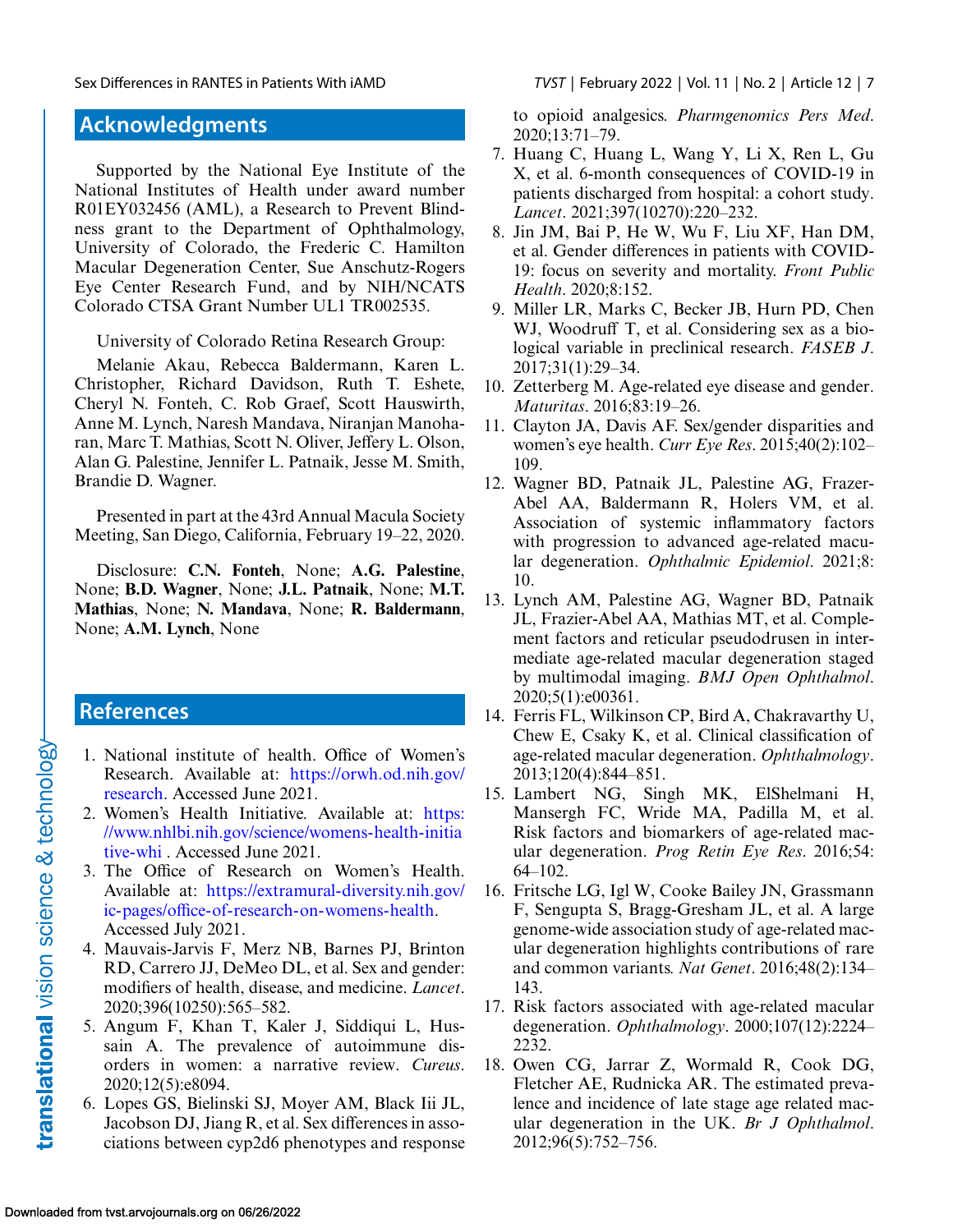- <span id="page-7-0"></span>19. Donoso LA, Kim D, Frost A, Callahan A, Hageman G. The role of inflammation in the pathogenesis of age-related macular degeneration. *Surv Ophthalmol*. 2006;51(2):137–152.
- 20. Palestine AG, Wagner, BD, Patniak, JL, et al. Plasma c-c chemokine concentrations in intermediate age-related macular degeneration. *Front Med*. 2021;8:710595.
- 21. Lynch AM, Patnaik JL, Cathcart JN, Mathias MT, Siringo FS, Lacey Echalier E, et al. Colorado age-related macular degeneration registry: design and clinical risk factors of the cohort. *Retina.* 2019;39(4):656–663.
- 22. Lynch AM, Mandava N, Patnaik JL, Frazer-Abel AA, Wagner BD, Palestine AG, et al. Systemic activation of the complement system in patients with advanced age-related macular degeneration. *Eur J Ophthalmol*. 2020;30(5):1061–1068.
- 23. Lynch AM, Wagner BD, Weiss SJ, Wall KM, Palestine AG, Mathias MT, et al. Proteomic profiles in advanced age-related macular degeneration using an aptamer-based proteomic technology. *Transl Vis Sci Technol*. 2019;8(1):14.
- 24. Sasaki M, Harada S, Kawasaki Y, Watanabe M, Ito H, Tanaka H, et al. Gender-specific association of early age-related macular degeneration with systemic and genetic factors in a Japanese population. *Sci Rep*. 2018;8(1):785.
- 25. Heesterbeek TJ, Lorés-Motta L, Hoyng CB, Lechanteur YTE, den Hollander AI. Risk factors for progression of age-related macular degeneration. *Ophthalmic Physiol Opt*. 2020;40(2):140– 170.
- 26. Brown CJ. Role of the X chromosome in cancer. *J Natl Cancer Inst*. 1996;88(8):480–482.
- 27. Vladan B, Biljana SP, Mandusic V, Zorana M, Zivkovic L. Instability in x chromosome inactivation patterns in AMD: a new risk factor? *Med Hypothesis Discov Innov Ophthalmol*. 2013;2(3)– 82.
- 28. Krogh Nielsen M, Subhi Y, Molbech CR, Falk MK, Nissen MH, Sørensen TL. Chemokine profile and the alterations in ccr5-ccl5 axis in geographic atrophy secondary to age-related macular degeneration. *Invest Ophthalmol Vis Sci*. 2020;61(4):28.
- 29. Suffee N, Richard B, Hlawaty H, Oudar O, Charnaux N, Sutton A. Angiogenic properties of the chemokine RANTES/ccl5. *Biochem Soc Trans*. 2011;39(6):1649–1653.
- 30. Tereshchenko IP, Petrkova J, Voevoda MI, Taborsky M, Navratilova Z, Romaschenko AG, et al. Ccl5/RANTES gene polymorphisms in Slavonic patients with myocardial infarction. *Mediators Inflamm*. 2011;2011:525691.
- 31. Testelmans D, Tamisier R, Barone-Rochette G, Baguet JP, Roux-Lombard P, Pepin JL, et al. Profile of circulating cytokines: impact of OSA, obesity and acute cardiovascular events. *Cytokine*. 2013;62(2):210–216.
- 32. Kobusiak-Prokopowicz M, Orzeszko J, Mazur G, Mysiak A, Orda A, Poreba R, et al. Chemokines and left ventricular function in patients with acute myocardial infarction. *Eur J Intern Med*. 2007;18(4):288–294.
- 33. de Jager SCA, Bongaerts BWC, Weber M, Kraaijeveld AO, Rousch M, Dimmeler S, et al. Chemokines ccl3/mip1α, ccl5/rantes and ccl18/parc are independent risk predictors of short-term mortality in patients with acute coronary syndromes. *PLoS One*. 2012;7(9):e45804.
- 34. Canouï-Poitrine F, Luc G, Mallat Z, Machez E, Bingham A, Ferrieres J, et al. Systemic chemokine levels, coronary heart disease, and ischemic stroke events. *Neurology*. 2011;77(12):1165–1173.
- 35. de Ferranti S, Rifai N. C-reactive protein and cardiovascular disease: a review of risk prediction and interventions. *Clin Chim Acta*. 2002;317(1–2):1– 15.
- 36. Ridker PM. C-reactive protein: Eighty years from discovery to emergence as a major risk marker for cardiovascular disease. *Clin Chem*. 2009;55(2):209– 215.
- 37. Bandinelli F, Del Rosso A, Gabrielli A, Giacomelli R, Bartoli F, Guiducci S, et al. Ccl2, ccl3 and ccl5 chemokines in systemic sclerosis: the correlation with SSC clinical features and the effect of prostaglandin e1 treatment. *Clin Exp Rheumatol*. 2012;30(2 Suppl 71):S44–49.
- 38. Shah D, Wanchu A, Bhatnagar A. Interaction between oxidative stress and chemokines: possible pathogenic role in systemic lupus erythematosus and rheumatoid arthritis. *Immunobiology*. 2011;216(9):1010–1017.
- 39. Reale M, Iarlori C, Thomas A, Gambi D, Perfetti B, Di Nicola M, et al. Peripheral cytokines profile in Parkinson's disease. *Brain Behav Immun*. 2009;23(1):55–63.
- 40. Koper-Lenkiewicz OM, Kaminska J, Lisowska A, Milewska A, Hirnle T, Dymicka-Piekarska V. Factors associated with RNATES concentration in cardiovascular disease patients. *Biomed Res Int*. 2019;2019:3026453.
- 41. Lipkova J, Parenica J, Duris K, Helanova K, Tomandl J, Kubkova L, et al. Association of circulating levels of RANTES and -403g/a promoter polymorphism to acute heart failure after STEMI and to cardiogenic shock. *Clin Exp Med*. 2015;15(3):405–414.